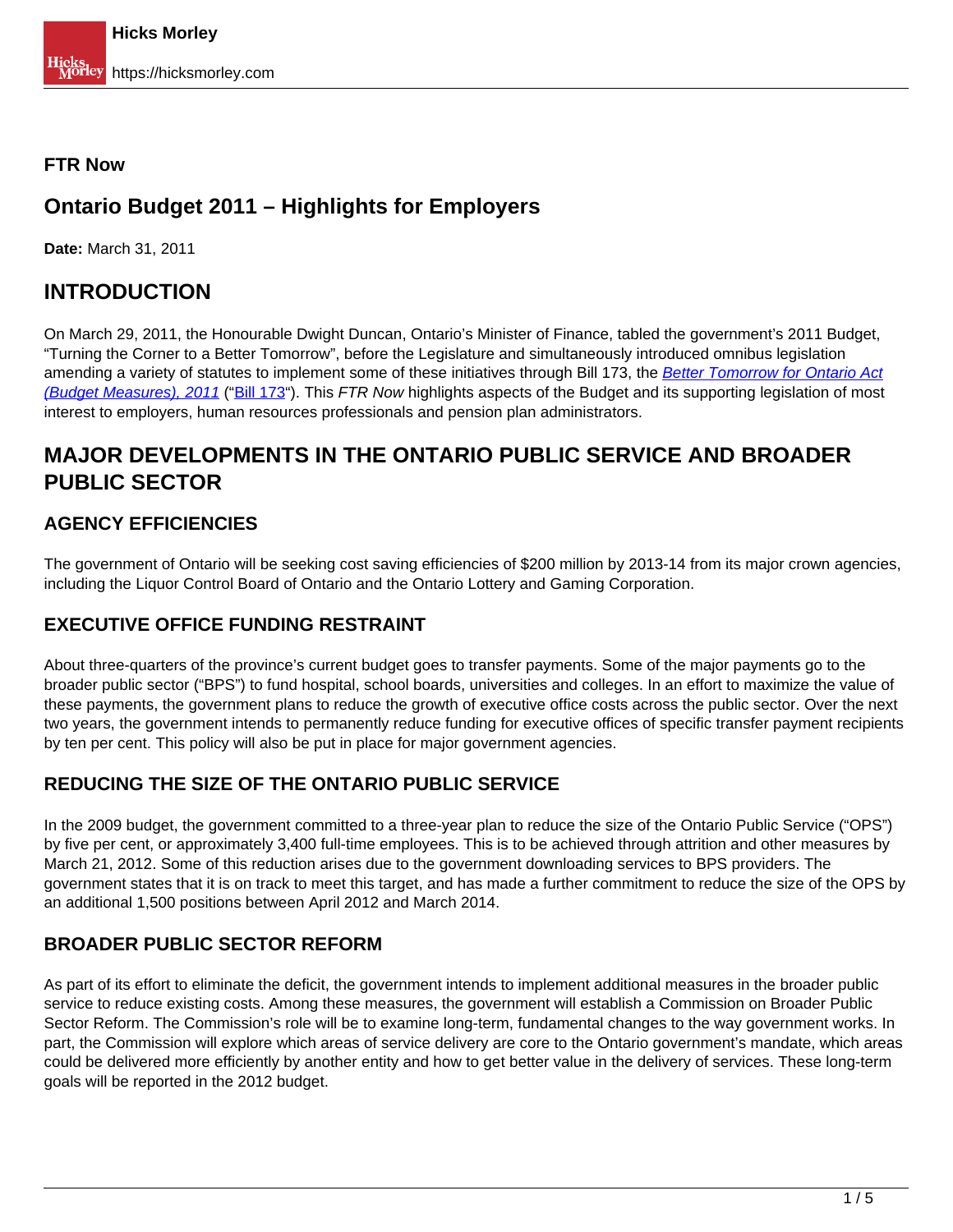With respect to short-term initiatives, the government will attempt to make the public sector more cost-effective by consolidating programs and services to reduce overlap and develop new ways to deliver programs.

One example of the government's consolidation efforts relates to the province's children's aid societies ("CAS"). There are currently 53 CASs in Ontario and the government has identified 21 that could be consolidated. This consolidation is expected to result in efficiencies that will grow to \$9 million by 2012-13. The savings will be specifically redirected to support front-line child welfare services.

## **AMENDMENTS TO BROADER PUBLIC SECTOR ACCOUNTABILITY ACT, 2010**

The government has also proposed amendments to the Broader Public Sector Accountability Act, 2010 that would permit the government to issue directives requiring designated BPS organizations to establish rules about perquisites. The proposed amendments, which are outlined in Bill 173, permit the government to make guidelines with respect to "allowable" perquisites for publicly funded organizations.

## **COORDINATED/CENTRALIZED BARGAINING**

The government is striving to make collective bargaining within the BPS more cost effective. There are currently 4,000 collective agreements across the BPS. While the government indicates it recognizes the "important role local bargaining plays in achieving targeted solutions", it believes that the transactional costs associated with negotiating this large number of contracts can be reduced. Accordingly, the government has recently created a Labour Relations Secretariat that will work with stakeholders to explore moving towards more coordinated bargaining in sectors where that might be appropriate. This process is already underway with Community Care Access Centres. It is anticipated that efforts will be made to centralize bargaining with CASs, long-term care operators and other service providers. The government has established a coordinated bargaining structure with school boards for the last number of bargaining rounds.

# **EDUCATION**

Significant Education Act amendments outlined in Bill 173 would implement a number of the education reform measures announced in the 2011 Ontario Budget. These relate to school board agreements with qualified third-party providers with respect to before- and after-school extended day programs, among other matters, and will be the subject of a separate school board FTR Now.

# **PENSIONS**

The 2011 Budget contains a bit of "old and new". It reiterates the government's commitment to a number of previously announced measures, but also sets out a few new initiatives.

Changes to the existing pensions framework in Ontario that would implement some of these Budget announcements are set out in Bill 173 as proposed amendments to the Pension Benefits Act ("PBA"). However, Bill 173 proposes additional amendments that would, if passed, make other changes not specifically identified in the Budget.

## **BUDGET COMMITMENT TO PREVIOUSLY ANNOUNCED MEASURES**

The Budget expressed the government's continued commitment to the following reforms:

- permanent solvency funding exemptions for certain jointly sponsored pension plans and related measures, including enhanced disclosure and a prescribed uniform solvency funding threshold of 85 per cent for plans required to file annual valuations;
- implementing proposed draft regulations to address pension division on marriage breakdown;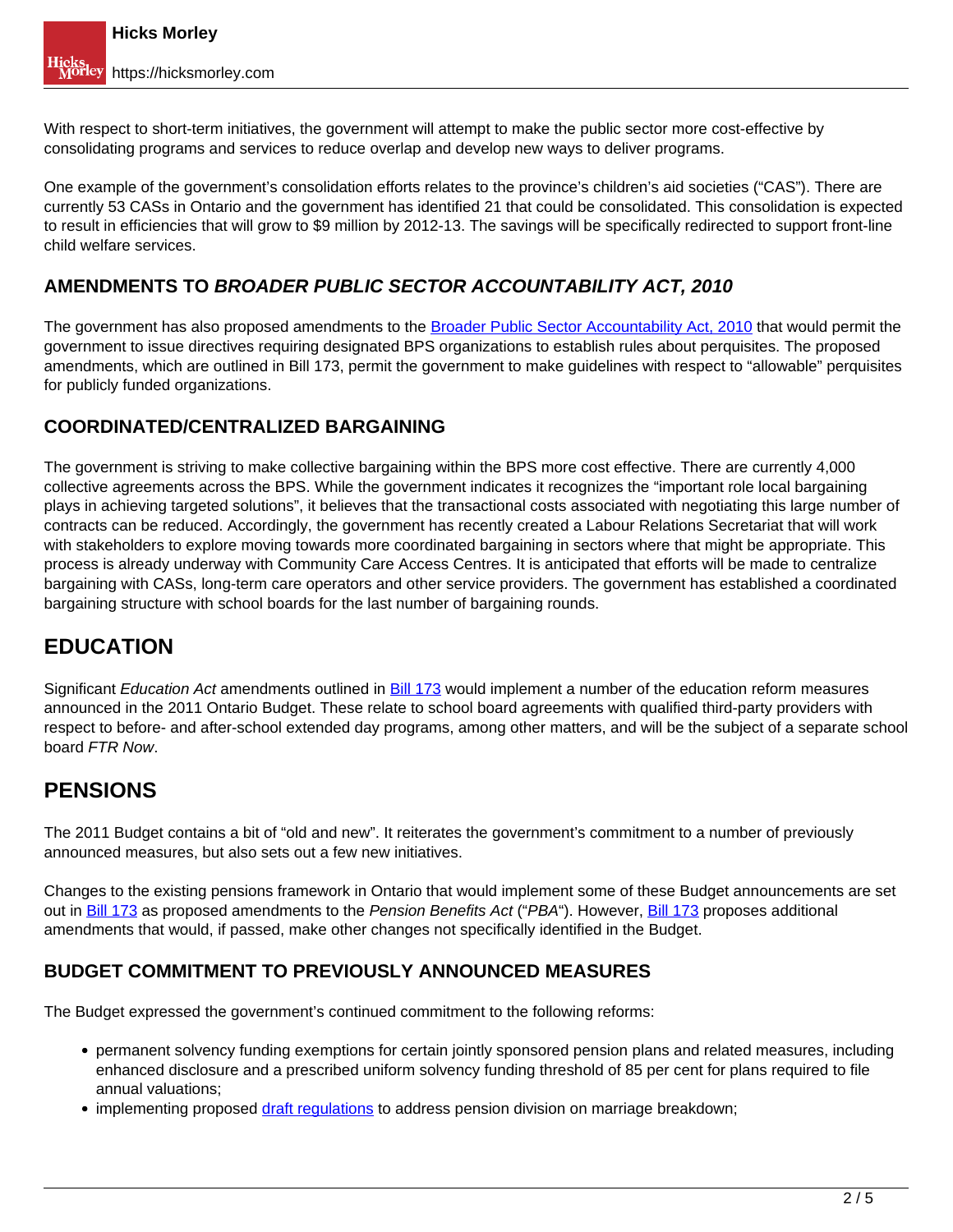- reviewing funding requirements for target benefit multi-employer pension plans;
- signing onto the multilateral agreement for the regulation of multi-jurisdictional pension plans;
- implementing its strategy announced on August 24, 2010 to mitigate risks and enhance sustainability of the Pension Benefits Guarantee Fund;
- supporting the federal government's previously announced pooled registered pension plan framework;

supporting a modest expansion to the Canada Pension Plan consistent with its October 2010 discussion paper "Securing Our Retirement Future: Consulting with Ontarians on Canada's Retirement Income System";

- exploring the concept of a jointly governed single-employer target benefit plan; and
- updating Ontario's pension investment rules.

On this last point, the government fulfilled the commitment to update the pension investment rules with the filing of Regulation 85/11 on March 25, 2011. Effective as of that date, Ontario registered pension plans are to comply with specified parts of the federal investment regulations, as amended from time to time. Prior to this change, Ontario registered plans had been required to comply with the federal investment regulations in place as of December 31, 1999.

### **NEW BUDGET INITIATIVES**

In addition, the 2011 Budget announced the following new initiatives:

#### **Filing of the Statement of Investment Policies and Procedures**

Pension plan administrators will be required to file their Statements of Investment Policies and Procedures ("SIP&P") with the Financial Services Commission of Ontario, and disclose whether or not the SIP&P addresses environmental, social or governance ("ESG") factors. Ontario will be the first jurisdiction in Canada to require plan administrators to expressly disclose this information. While such disclosure does not necessarily dictate a different approach to investments, it will probably lead to plan administrators giving more specific consideration to ESG factors.

### **Permitting Annuity Purchase on Termination of Membership**

Recent amendments to the PBA removed, effective June 30, 2011, the requirement that terminating members be provided with an option to purchase an annuity with their lump sum pension entitlement. The Budget announced (and Bill 173 would implement) a further amendment to the PBA to permit terminating members to elect to purchase an annuity with their lumpsum pension entitlement, if permitted under the terms of the governing plan. This latest amendment would come into effect when Bill 173 receives Royal Assent.

### **Options for Unlocated Beneficiaries**

The government proposes to explore options with respect to the benefits of unlocated members of plans that have been wound up, in whole or in part. Currently, no formal process exists to handle these benefits, delaying the completion of wind ups.

#### **Updated Regulations to Reflect Changes in Professional Standards**

Regulatory requirements will be updated to reflect changes to standards issued by professional bodies such as new actuarial standards of practice and the recent adoption of International Financial Reporting Standards by the Accounting Standards Board.

### **Broader Public Sector Plans**

As part of the measures intended to reduce the cost of the BPS, the Budget announced the appointment of a third party to pursue avenues to achieve greater efficiencies in the administration of the approximately 70 separate BPS pension plans,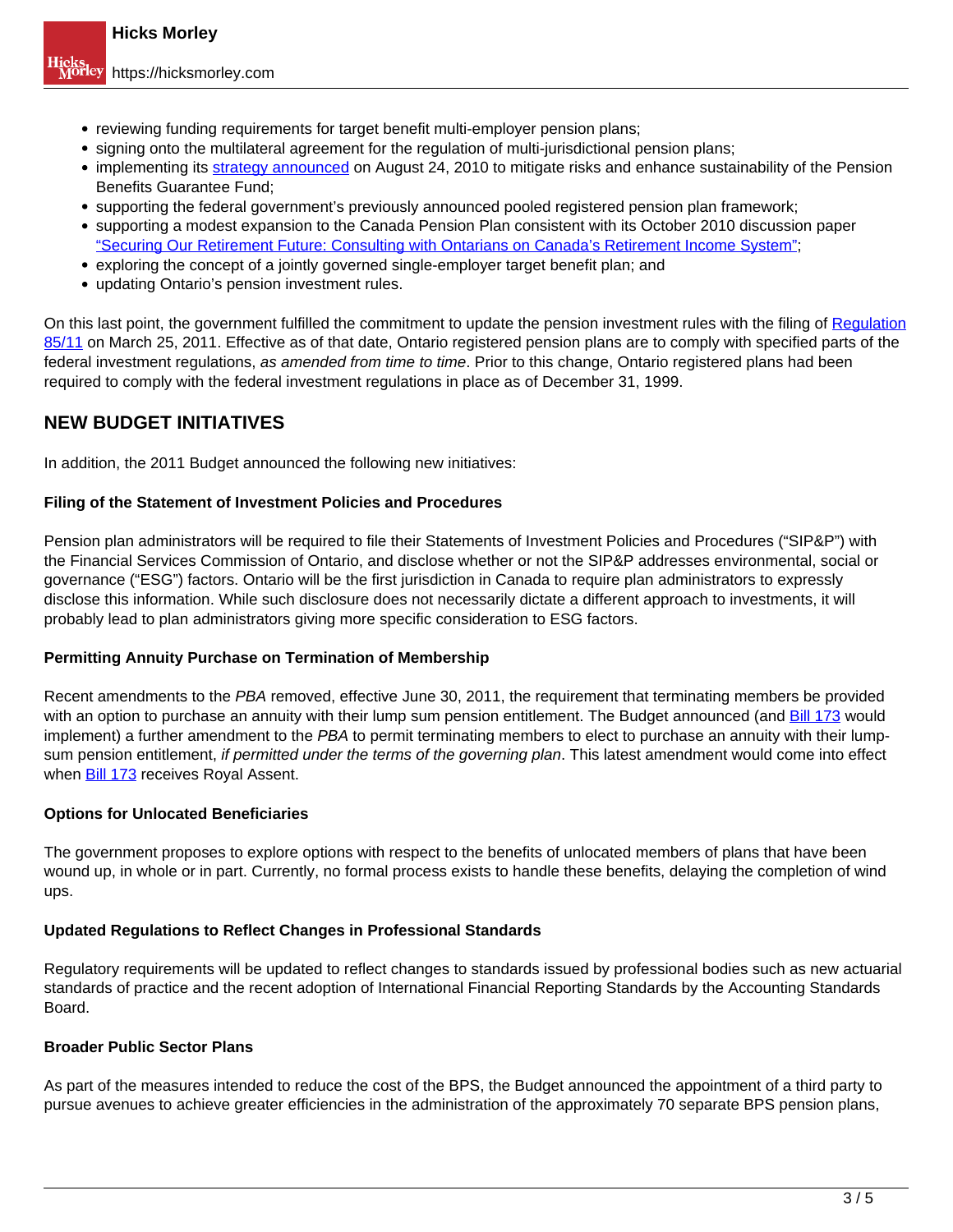including the consolidation of plan administrative functions, pooling of assets for investment purposes and the utilization of new technology.

## **ADDITIONAL CHANGES IN BILL 173**

Bill 173 proposes certain additional amendments to the PBA, including amendments to:

- modify the consent requirements with respect to asset transfers made in connection with the sale of business;
- limit the scope of the transitional asset transfer provisions to prescribed plans or prescribed classes of plans;
- authorize regulations to prescribe additional events and circumstances which could entitle terminating members to grow-in rights;
- give authority to the Superintendent to require that plan administrators provide specific additional information and documents to persons entitled to notice of an intended wind up, and to do so within a specified period;
- provide that trade unions, their agents, as well as the agents of employers and other persons required to make contributions to the plan, are not subject to the disclosure restriction imposed on certain others which limits inspections and requests for copies of particular documents to once per calendar year; and
- clarify the provisions for the payment of pre-retirement death benefits to dependent children.

Each of these amendments are to come into force on a date to be named by proclamation of the Lieutenant Governor.

# **HEALTHCARE**

## **FUNDING INCREASES**

The Budget pledges to increase hospital base funding by 1.5 per cent per year and funding in the community services sector, including long-term care homes, by 3 percent per year. The Ministry of Health and Long-Term Care and Ministry of Finance will, over the next three years, put in place \$600 million to \$800 million in additional cash flow for hospitals that are seriously impacted by working capital problems.

The Budget further introduces several healthcare programs, including:

- \$15 million in funding to provide approximately 90,000 more breast screening exams over the next three years;
- a new comprehensive Mental Health and Addictions Strategy, starting with children and youth, with funding growing to \$93 million per year by 2013-2014; and
- \$100 million in annual funding to enhance pharmacy services and support what is available to individuals who receive coverage through the Ontario Drug Benefit Program.

### **PRIVACY**

The government is proposing to amend s. 18(1) of the Freedom of Information and Protection of Privacy Act, which lists records that a head of an institution may refuse to disclose. If passed, **Bill 173** will add records that contain "information provided to, or records prepared by, a hospital committee for the purpose of assessing or evaluating the quality of health care and directly related programs and services provided by the hospital".

# **OTHER MEASURES AND TECHNICAL AMENDMENTS**

In addition to the foregoing, the government has announced an intention to propose further amendments to a number of other statutes, with a view to improving overall administrative effectiveness, maintain the integrity and equity of Ontario's tax and revenue collective systems, and enhance legislative clarity and regulatory flexibility to preserve policy intent. The Budget identifies 49 statutes that are expected to be affected, including the Corporations Tax Act, Education Act, Employer Health